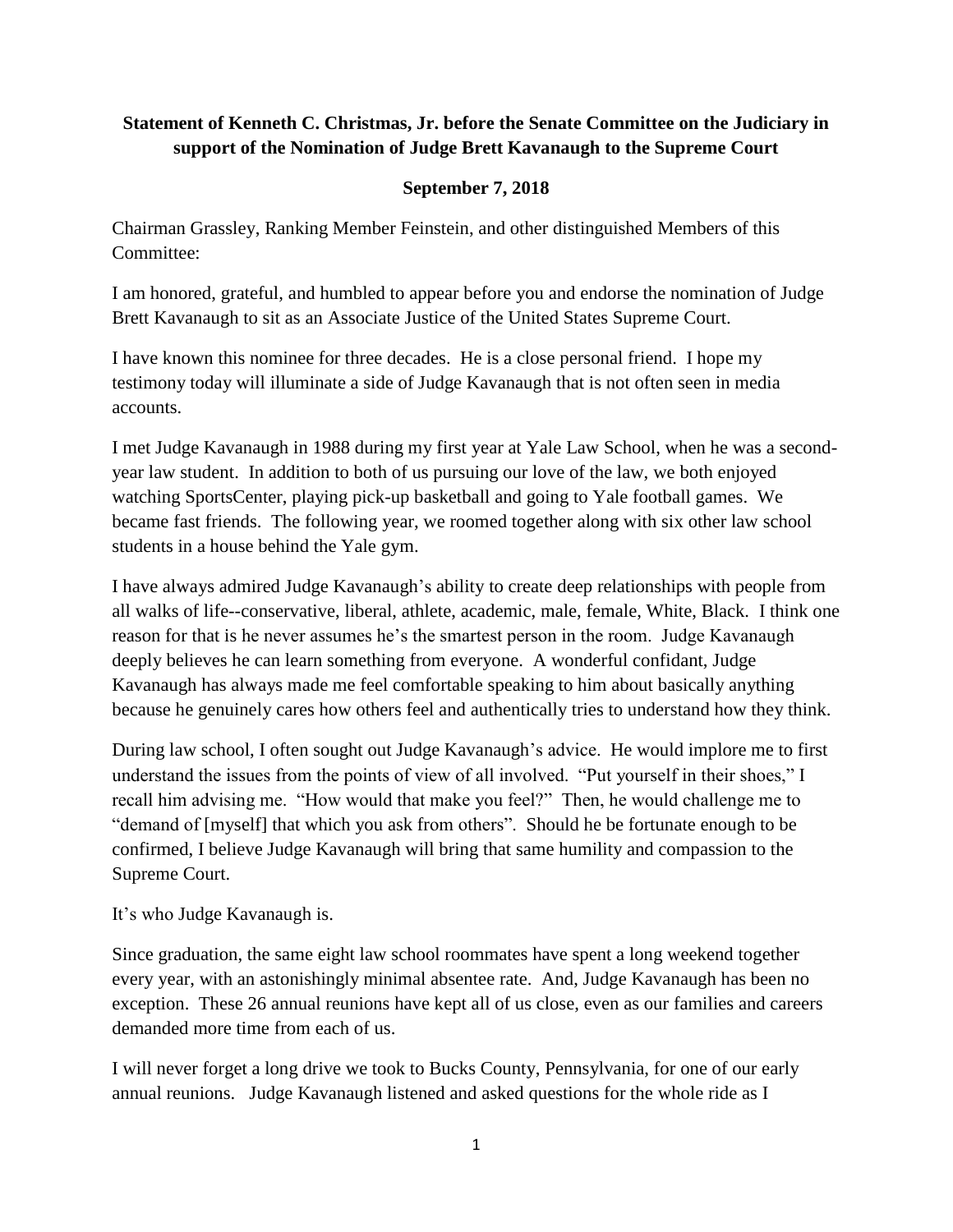explained my bewilderment over those who deny the continuing effects of slavery and Jim Crow laws. While I was raised in California, I have deep family roots in Mississippi. I believed then, as I still do now, that the laws of our country must remain responsive to historical prejudice, discrimination, oppression and mistreatment of African-Americans. There was no doubt left in my mind following that ride that Judge Kavanaugh deeply cared—and still cares— about truly understanding my Black experience and point of view.

Over the years, Judge Kavanaugh and I have traveled together many times in and outside the country. I drove with Judge Kavanaugh to Boston to watch him run his first Boston Marathon. Judge Kavanaugh made the trip to California for my wedding and I flew back to Washington, D.C., for his. While our age is no longer conducive to pick-up basketball games, we have been able to commiserate over coaching our children and learning that the first rule of being a good youth basketball coach is understanding you are no longer a player.

Our support for one another has been a steady and reliable force as we move through life's ups and downs. Earlier this year, Judge Kavanaugh and I, along with our other law school roommates and friends, gathered over a weekend for the funeral of the son of another roommate. I witnessed Judge Kavanaugh's love, care and support of our friend during this most difficult of times. He attended dinners, participated in fellowship well into the night and spent the day at the funeral service in support of the family. In a time of personal crisis, I won't need to look far for my friend because Judge Kavanaugh will already be there.

So, you may ask what does coaching basketball, showing up at each other's wedding, listening to my experiences as a Black man living in America or attending a funeral have to do with determining whether Judge Kavanaugh should become a Supreme Court Justice? The answer is it speaks directly to his humanity. Judge Kavanaugh cares. He is far from being an ideologue. He does naturally what a good judge should do: Seek to understand before offering an opinion. Judge Kavanaugh is a tremendous son, friend, husband and father. He's honest, empathetic and intellectually curious.

That's the person I know.

Over the course of my life, I have found that the true test of a friendship is when support for a friend is inconvenient. For me, from the perspective of a lifelong Democrat, it is inconvenient to support Judge Kavanaugh, especially during this time of an unprecedented partisan divide and polarization among Americans.

But I know it is the right thing to do.

As an American, I am quite concerned about the attacks on our esteemed institutions, like the judiciary. My expectation of any judicial nominee I support, especially when it is for the Supreme Court, is that he or she possess a powerful sense of fairness and impartiality. As an African-American, I expect a nominee I support to have a deep sense of obligation to protect the